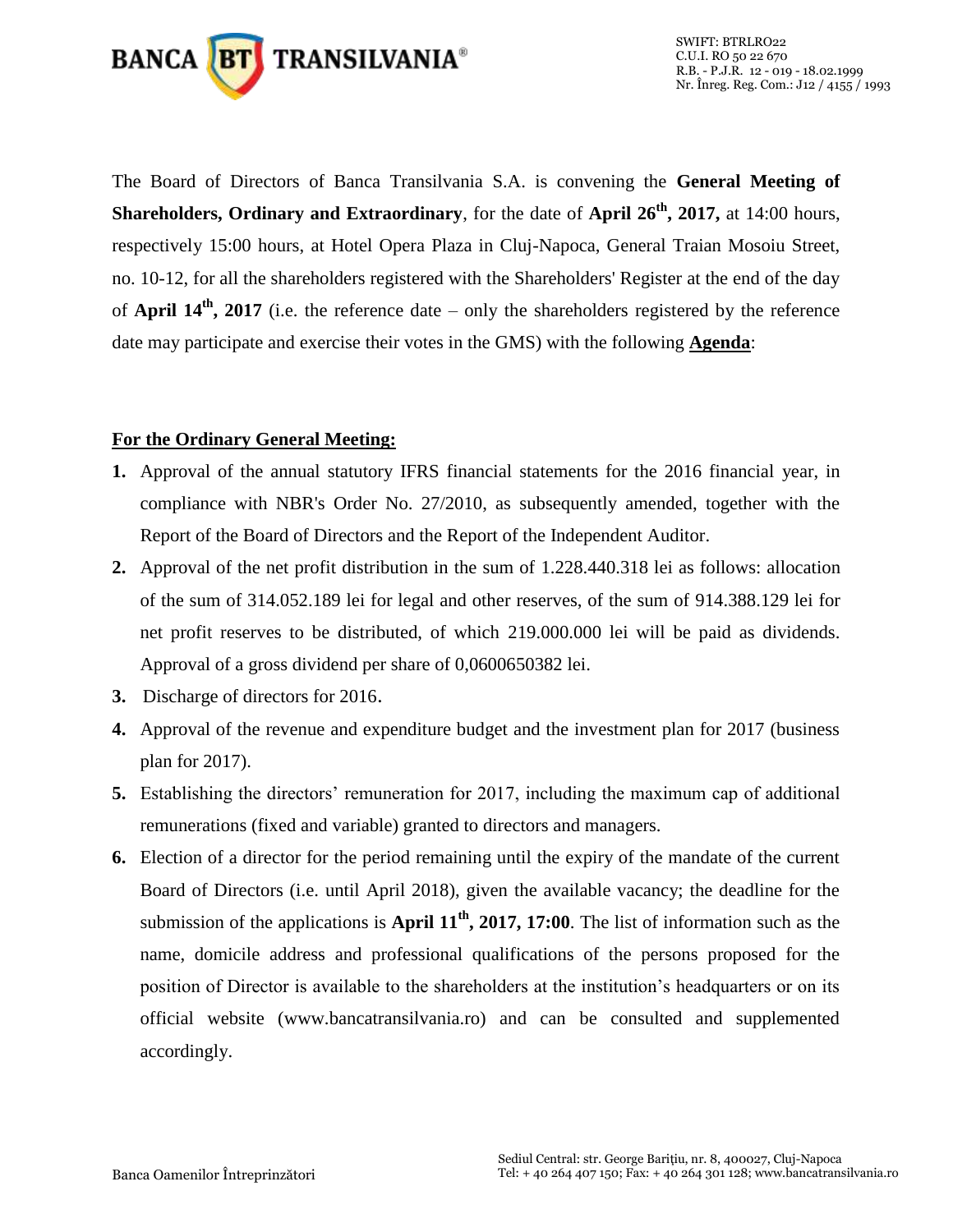

- **7.** Approval of the date of **August 4th, 2017** as the registration date (defined as the date of identification of the shareholders who are to benefit from dividends and other rights under the GMS decisions) and of the **ex date** – **August 3, 2017.**
- **8.** Approval of the date of **August 10th, 2017** as the payment date for dividend distribution.
- **9.** Approval of the mandates for the Board of Directors and for its individual members to carry out the decisions adopted by the Ordinary General Meeting of Shareholders.

# **For the Extraordinary General Meeting:**

- **1.** Increase of the share capital with the amount of **695.388.129** lei by issuing **695.388.129** new shares, at a nominal value of 1 leu/share as well the determination of the price at which the fractions of shares will be compensated following the application of the algorithm and the rounding of the results, in accordance with the applicable legal provisions . The increase in the share capital will be carried out by using the following sources:
	- a) capitalization of reserves from the net profit of the year 2016 in amount of 695.388.129 lei, by issuing a number of 695.388.129 lei, with a nominal value of 1 leu/share in the benefit of the shareholders registered with the Shareholding Register held by the Central Depository at the registration date that will be established by the GSM (proposed date August  $4^{th}$ , 2017);
- **2.** Approval of the share buyback by the Bank, in accordance with the applicable legal provisions, under the following terms and conditions: maximum **25.000.000**  shares (0.6856% of the total shares included in the share capital) with a nominal value of RON 1/share at a minimum price equal to the market price on BSE at the moment of the buyback and a maximum price of RON 3,5 for a period of maximum 18 months as of the publishing date of the EGMS resolution in the Official Gazette of Romania, Part IV, part of a stock option plan with the purpose of implementing a remuneration program and a personnel incentive program for a period of at least 3 years as well as the payment of fixed remuneration, and the granting of a mandate for the Board of Directors for the enforcement of this resolution.
- **3.** Approval of the date of **August 4th, 2017** as the registration date and of the **ex-date – August 3 rd , 2017.**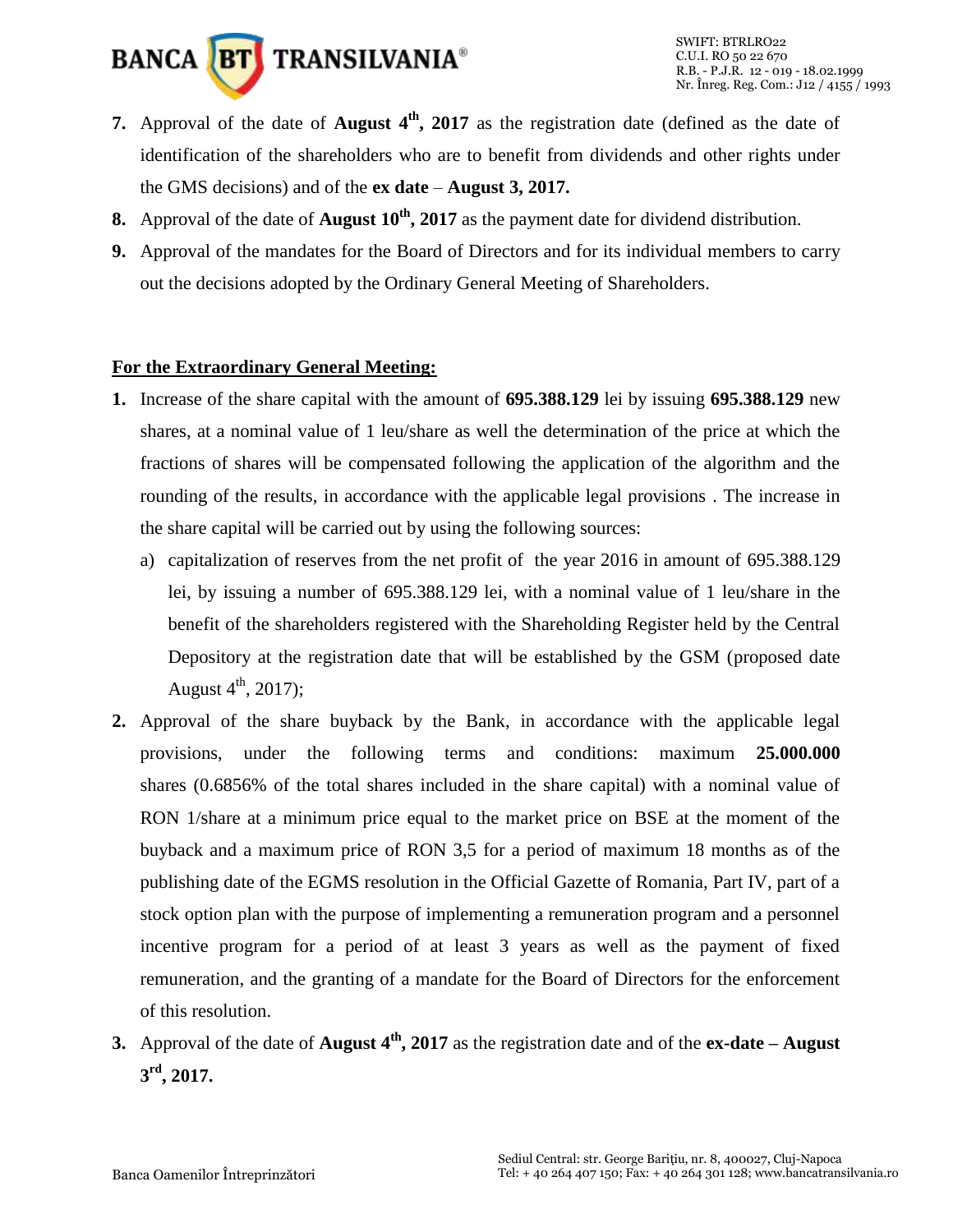

- **4.** Approval of the date of **August 7th, 2017** as the payment date for distribution of shares following the share capital increase.
- **5.** Approval of the mandates for the Board of Directors and individually for each of its members, in order to carry out the decisions of the Extraordinary General Shareholders Meeting.

If, at the first convening, the legal and statutory quorum is not met, the general meeting (ordinary and extraordinary) will take place on **April 27th, 2017**, at 14:00 hours, respectively 15:00, at the above mentioned venue, with the same agenda and the same reference date.

#### **GMS Documents:**

The convening notice, the documents to be debated as well as the GMS resolution draft are available at the bank's head office in Cluj-Napoca, 8 George Baritiu St., starting with March 26, 2017 or on the web page of the bank: (www.bancatransilvania.ro).

The share capital of Banca Transilvania is composed of **3.646.047.792** shares, each share conferring the right to express one vote within the GMS.

## **Shareholders' proposals regarding the GMS:**

One or more shareholders having at least 5% of the share capital, individually or jointly, are entitled:

- to introduce new topics on the agenda (provided that each topic is accompanied by a justification or a draft decision proposed to be approved by the general meeting and; such proposal has to be sent to the bank not later than 15 days from the date of publication of the convening notice in the Official Gazette);
- to present draft resolutions for the topics on the agenda or proposed to be included on the agenda of the general meeting (such proposals will be written and sent to the bank not later than 15 days from the date of publication of the convening notice in the Official Gazette).

If appropriate, the revised agenda will be republished by **April 12, 2017** according to the law.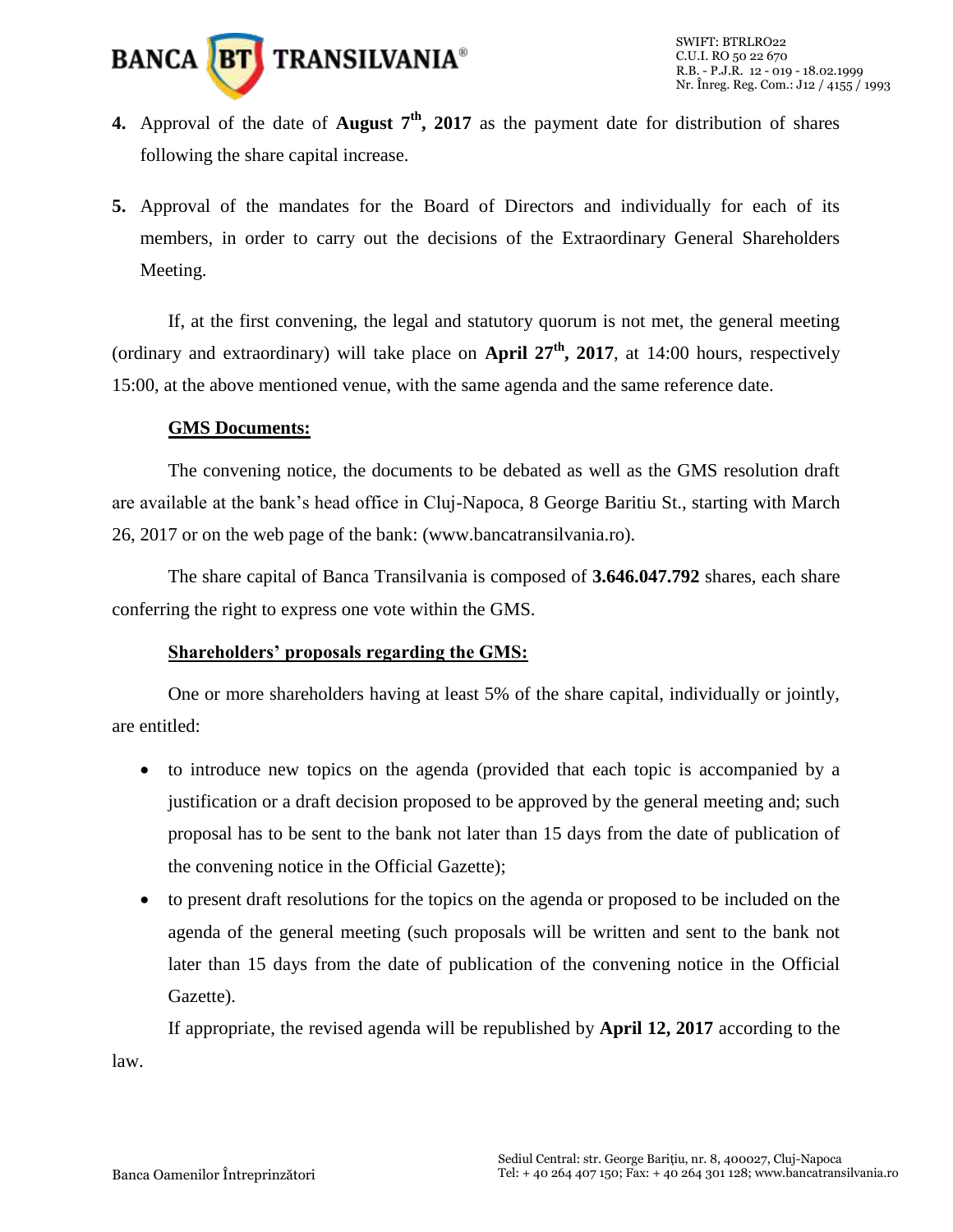

The shareholders' proposals and the documents attesting the fulfilment of conditions to exercise the rights mentioned above will be sent as follows:

through a handwritten document in original sent by post or courier service to Banca Transilvania S.A., 8 George Baritiu St., Cluj-Napoca, Cluj county. The document must be sent in an envelope on which the following is written clearly: "For the General Meeting of Shareholders of the  $26<sup>th</sup>/27<sup>th</sup>$  of April 2017".

through a document signed with an extended electronic signature according to the Law no. 455/2001 regarding electronic signatures – sent to flavia.vandor@btrl.ro.

Each shareholder may propose a candidate for the position of member of the Board of Directors. The candidacy proposals for the position of Board member shall contain information such as: name, city of residence, professional qualification of the proposed person(s).

Candidates for the position of Board member must comply with the conditions imposed by the NBR's regulations. The candidates shall submit the following documents via fax at +40 (0)264-407179 or e-mail at [bogdan.duinea@btrl.ro,](mailto:bogdan.duinea@btrl.ro) until 11.04.2017:

- *copy of identification document;*
- *Curriculum vitae*;
- *Statement issued by the candidate*, certifying that the person does not fall under any of the situations laid down in Article 110 in Emergency Government Ordinance no. 99/2006 or under any other incompatibility situation laid down in the applicable laws, or that he/she agrees to renounce any situation of incompatibility at any time before he/she is due to commence the exercise of the position he/she has been approved for by the National Bank of Romania.

## **Questions regarding the GSM:**

The shareholders can submit questions in writing regarding the topics on the agenda together with acts enabling the identification of the shareholder, so that they may reach the registry of the company by **24.04.2017** at the latest.

The shareholders questions may be sent in writing by post or courier service to Banca Transilvania S.A.'s headquarters or by e-mail to flavia.vandor@btrl.ro. If sent by post, the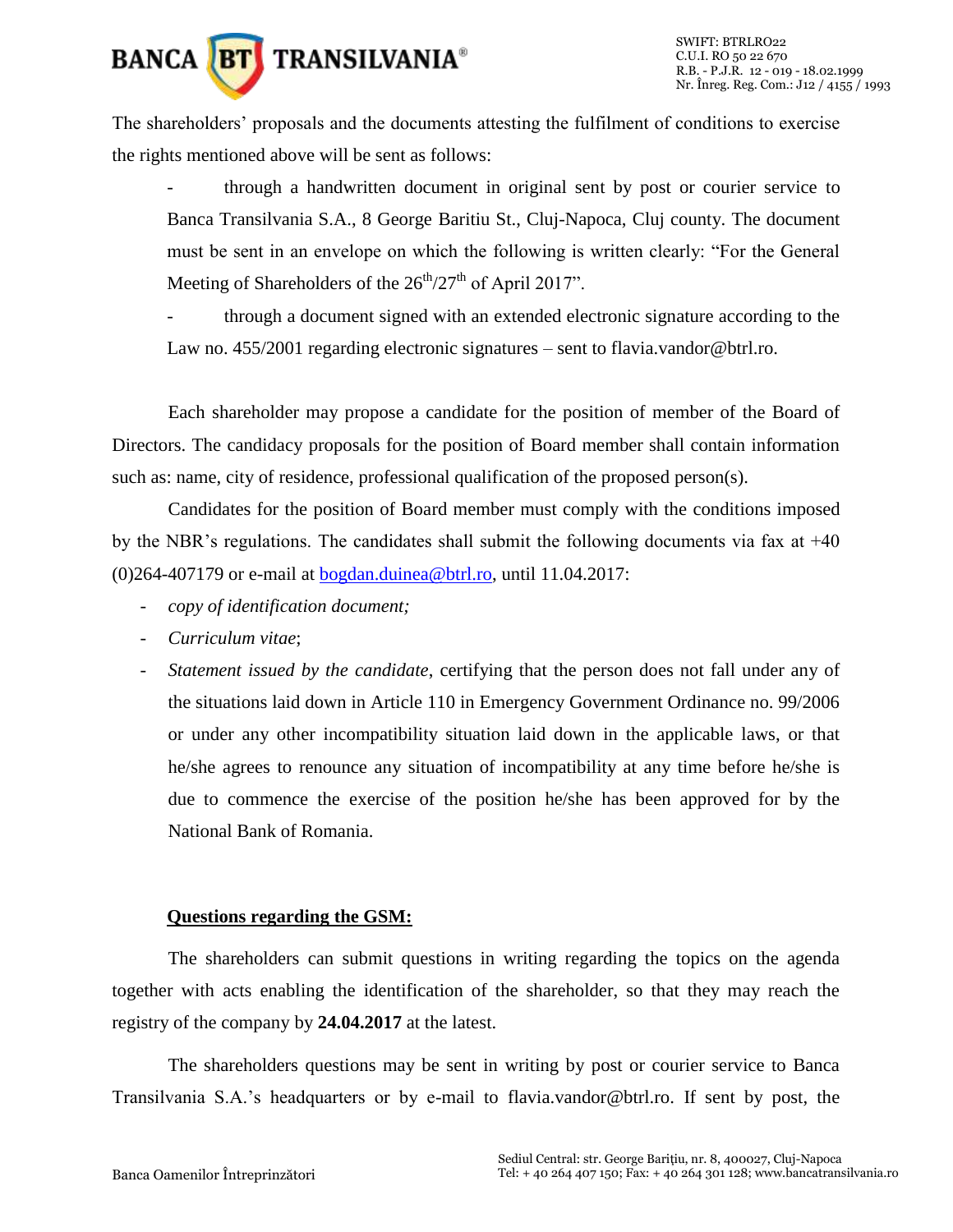

document must be sent in an envelope on which the following is written clearly: "For the General Meeting of Shareholders of the  $26<sup>th</sup>/27<sup>th</sup>$  of April 2017".

The bank may also reply by posting the answers on the bank's website [\(www.bancatransilvania.ro\)](http://www.bancatransilvania.ro/).

#### **Participation in GSM:**

The reference date is April  $14<sup>th</sup>$ , 2017. Only shareholders registered on that date with the Shareholding Register held by the Central Depository will be able to participate and vote in the general meetings.

Shareholders may participate in the general meetings directly, may be represented by other persons according to the law or may vote by correspondence.

The access of shareholders in the GSM or vote via correspondence is allowed through the direct identification of the individual by an identification document - ID (Identity card or legal equivalent (I.C.) for Romanian citizens or passport/proof of residency for foreign citizens), for natural individuals. For companies, the ID of the legal representative (Identity card or legal equivalent (I.C.) for Romanian citizens or passport/proof of residency for foreign citizens) must be provided.

The quality of the legal representative of a shareholder-company or other entities without legal personality will be determined in accordance with the list of shareholders at the reference, received from the Central Depository.

Should the legal representative of the shareholder-company not be mentioned in the shareholders' list at the reference date, then the quality of legal representative is proven through an official document which validates this quality (proof issued by a competent authority, in original or legalized copy, no older than 1 month before the date of the GSM).

The representative of the shareholder-individual must provide proof of identity (Identity card or legal equivalent (I.C.) for Romanian citizens or passport/proof of residency for foreign citizens) as well as a special or general power of attorney signed by the shareholder-individual.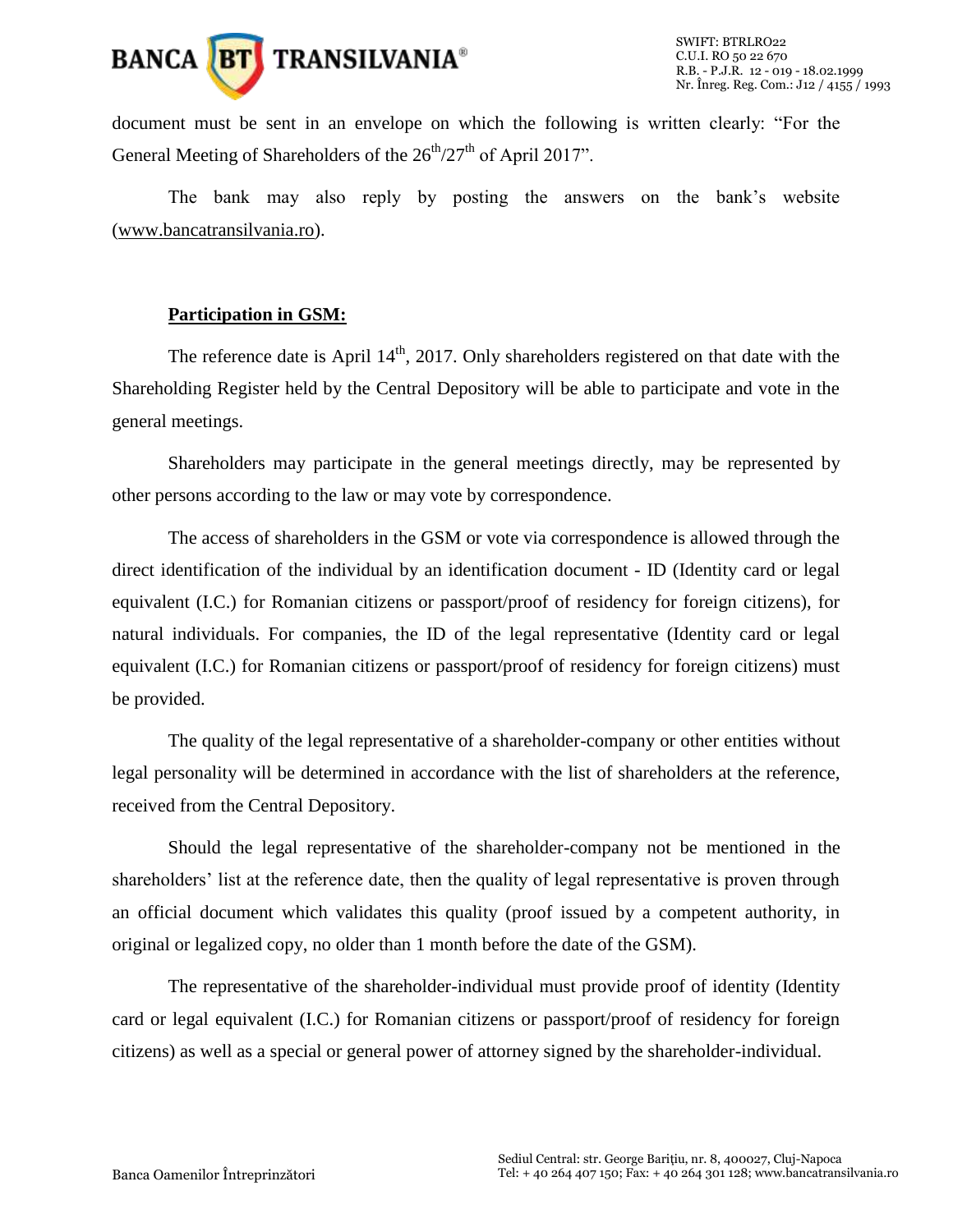

The conventional representative of the shareholders-companies will provide the following proof of identity: identification document of the representative (Identity card or legal equivalent for Romanian citizens or passport/proof of residency for foreign citizens) together with special and general power of attorney. Information on power of attorney, general or specific, as well as voting by correspondence are mentioned below.

The documents presented in a foreign language other than English (except for identity documents valid in Romania) shall be accompanied by a translation made by a sworn translator in Romanian or English.

#### **General Power of Attorney**

Before their first use, general power of attorney shall be submitted / sent, in copy, containing the phrase "identical with the original" and with the signature of the representative so that the documents are received at the registry of the company until **April 20th 2017, 17:00, in an envelope clearly indicating "For the General Meeting of Shareholders of the 26th/27th of April 2017"**.

General Power of Attorney (GPA) in a certified copy will be retained by the Company, having made mention of this in the minutes of the general meeting. General Power of Attorney is valid for a period which may not exceed three years.

The GPA can be sent by e-mail with the extended electronic signature, according to Law. 455/2001 on electronic signature, as amended and supplemented, so it may be received at the registry of the Company until **April 20th 2017, 17:00**, at [flavia.vandor@btrl.ro,](mailto:flavia.vandor@btrl.ro) with the subject "For the General Meeting of Shareholders of the  $26<sup>th</sup>/27<sup>th</sup>$  of April 2017".

To validate the mandate, the agent (conventional representative) must be either an intermediary (in accordance with Art. 2 para. 1 pt. 14 of Law no. 297/2004) or a lawyer and the shareholder is their client. Also, the agent must not be a situation of conflict of interest, such as:

- the agent is the significant shareholder of Banca Transilvania SA or an entity controlled by such shareholder;

- the agent is a member of the management body of Banca Transilvania, a significant shareholder or entity controlled by such shareholder;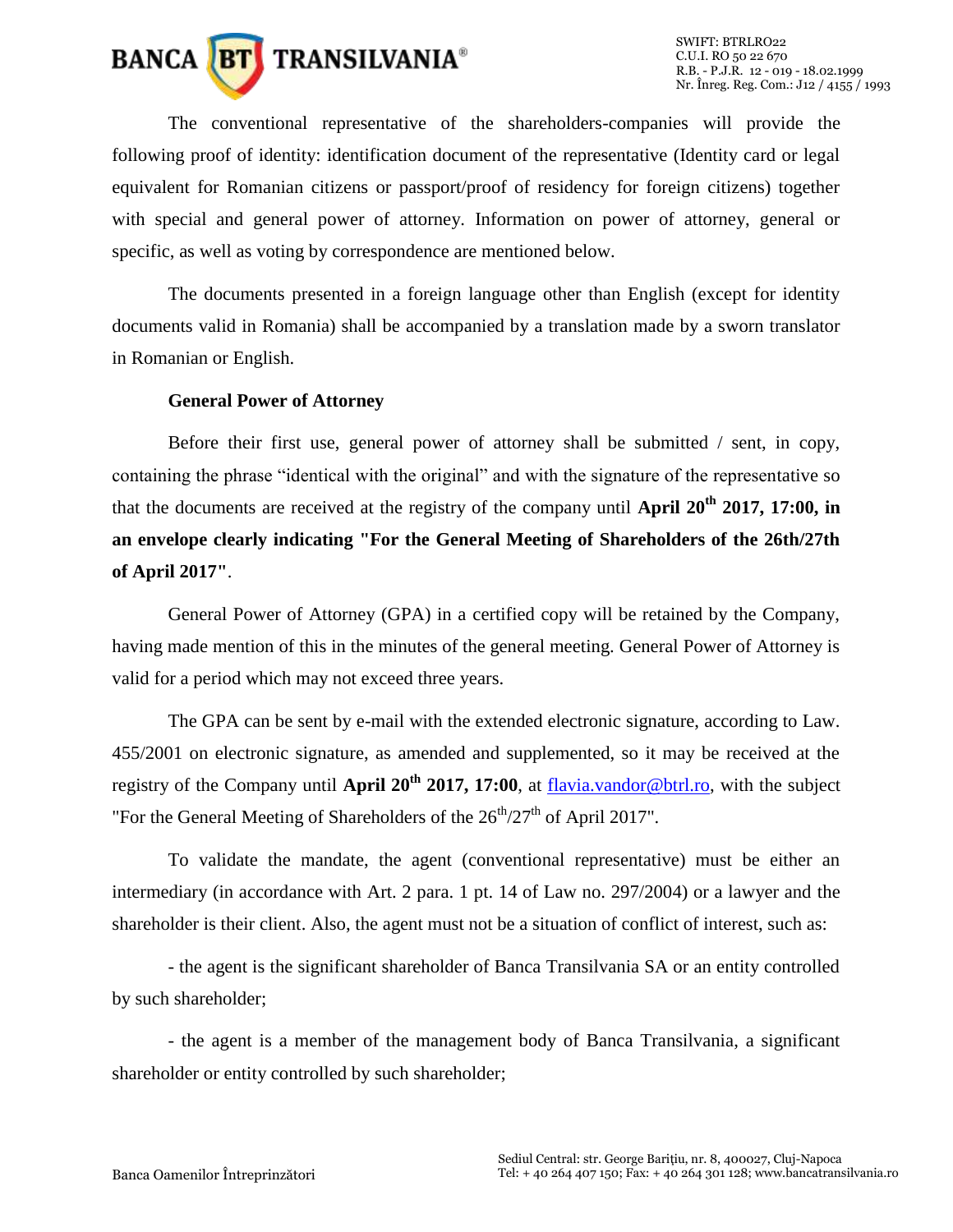# **BANCA BT** TRANSILVANIA<sup>®</sup>

- the agent is an employee or an auditor of the company or of a significant shareholder or entity controlled by such a shareholder;

- the agent is a spouse, relative or in-law up to the fourth degree of one of the individuals mentioned above.

The power of attorney cannot be transferred to another person. If the representative is a legal entity, it may exercise its mandate through any person that is part of its governing body or its employees (through proof of quality of representation).

Along with GPA, the shareholders will send the company proof that the agent is either an intermediary (in accordance with Art. 2 para. 1 pt. 14 of Law no. 297/2004) or a lawyer and the shareholder is a client thereof.

Also, individual shareholders will send copy of the proof of their identity.

The documents presented in a foreign language other than English (except for identity documents valid in Romania) shall be accompanied by a translation made by a sworn translator in Romanian.

Verification and validation of the GPA submitted to the Company will be conducted by the technical secretaries designated in accordance with the law, who shall safeguard the documents.

## **Special Power of Attorney (SPA) and correspondence voting ballots**

- 1. The documents necessary for individual shareholders to attend the GSM are:
	- an identification document, if the shareholder attends the meeting in person;
	- a special power of attorney in accordance with the law and the identification document of the representative, if the shareholder is represented by another person;
- 2. The documents necessary for shareholders companies to attend the GSM are:
	- $\circ$  The quality of the legal representative of a shareholder-company or other entities without legal personality will be determined in accordance with the list of shareholders at the reference, received from the Central Depository.
	- o Should the legal representative of the shareholder-company not be mentioned in the shareholders' list at the reference date, then the quality of legal representative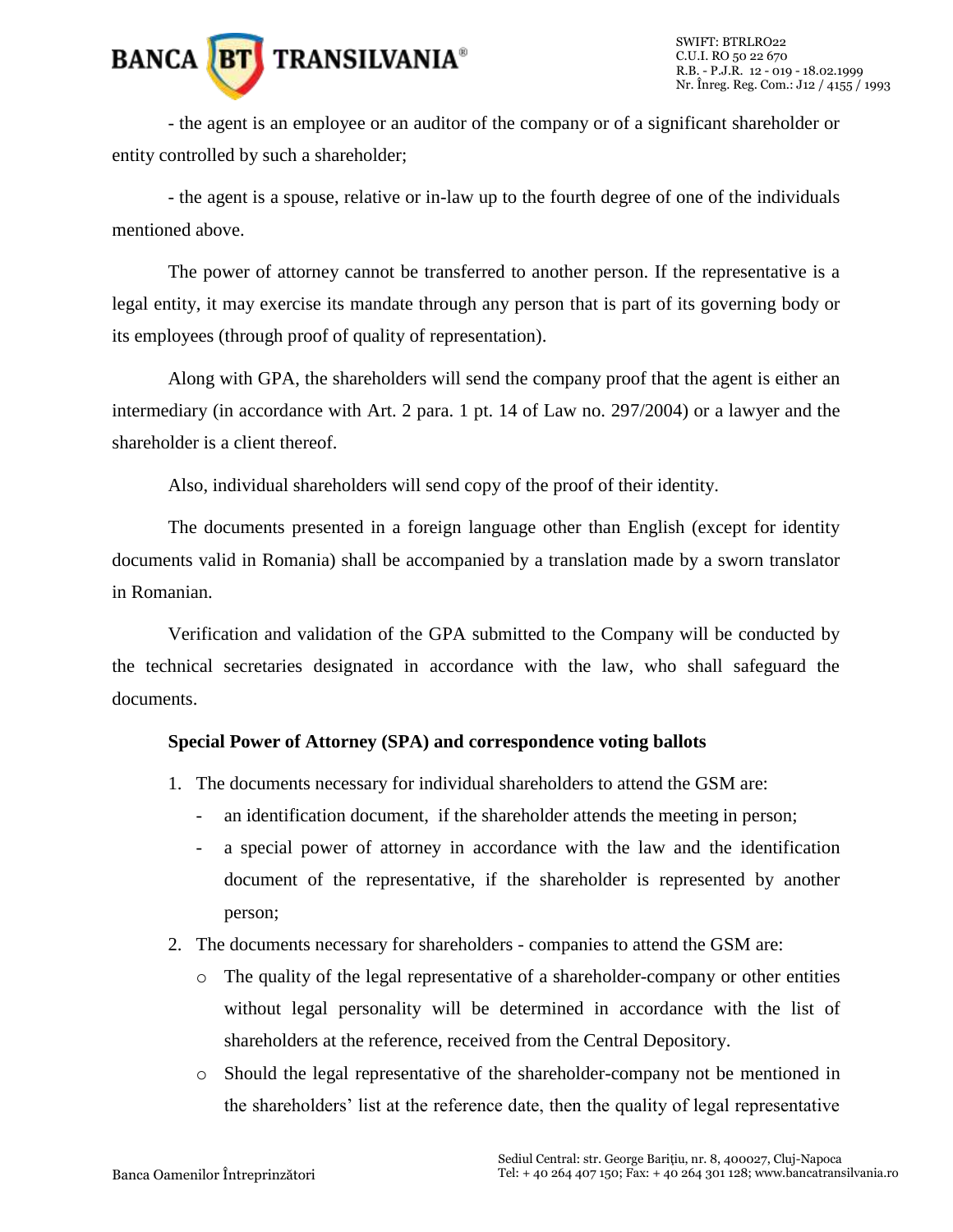

is proven through an official document which validates this quality (proof issued by a competent authority, in original or legalized copy, no older than 1 month before the date of the GSM).

o beside the aforementioned document proving the legal representative status of the person signing the power of attorney, the person delegated with representation competence must also present, in accordance with the law, the special or general power of attorney signed by the legal representative of the respective legal entity.

Starting with March  $26<sup>th</sup>$ , 2017 the special power of attorney forms, respectively those for exercising the right to vote by correspondence will be available at Banca Transilvania's Head Office and the bank's branches/agencies in the country or can be downloaded from the bank's website [\(www.bancatransilvania.ro\)](http://www.bancatransilvania.ro/), in both Romanian and English**.**

After filling in and signing the power of attorney forms, under the sanction of losing the voting right, a copy is to be filed with / sent to the Bank's Head Office or branches by **April 20th , 2017,** another copy will be given to the authorized person and the third will remain with the shareholder. The power of attorney will be accompanied by a copy of the identification document of the individual shareholder /legal representative of the shareholder-company and for legal entities by an official document certifying the quality of legal representative mandated to sign the power of attorney. The special power of attorney should include the information provided in the special power of attorney form provided by BT specifying the vote for each item on the agenda. The power of attorney forms can be sent by e-mail to the following e-mail address: [flavia.vandor@btrl.ro.](mailto:flavia.vandor@btrl.ro)

Credit institutions that provide custody services for the bank's shareholders may sign and transmit the GPAs / SPAs by mail on behalf of their clients, based on the rights conferred onto them by the custody contracts as well as the exact voting instructions received from customers for such a GSM.

In this case, the SPAs/ correspondence voting ballots shall be accompanied by an affidavit issued by the credit institution which received the power of representation by the SPA, which establishes that:

(a) the credit institution provides custody services for said shareholder;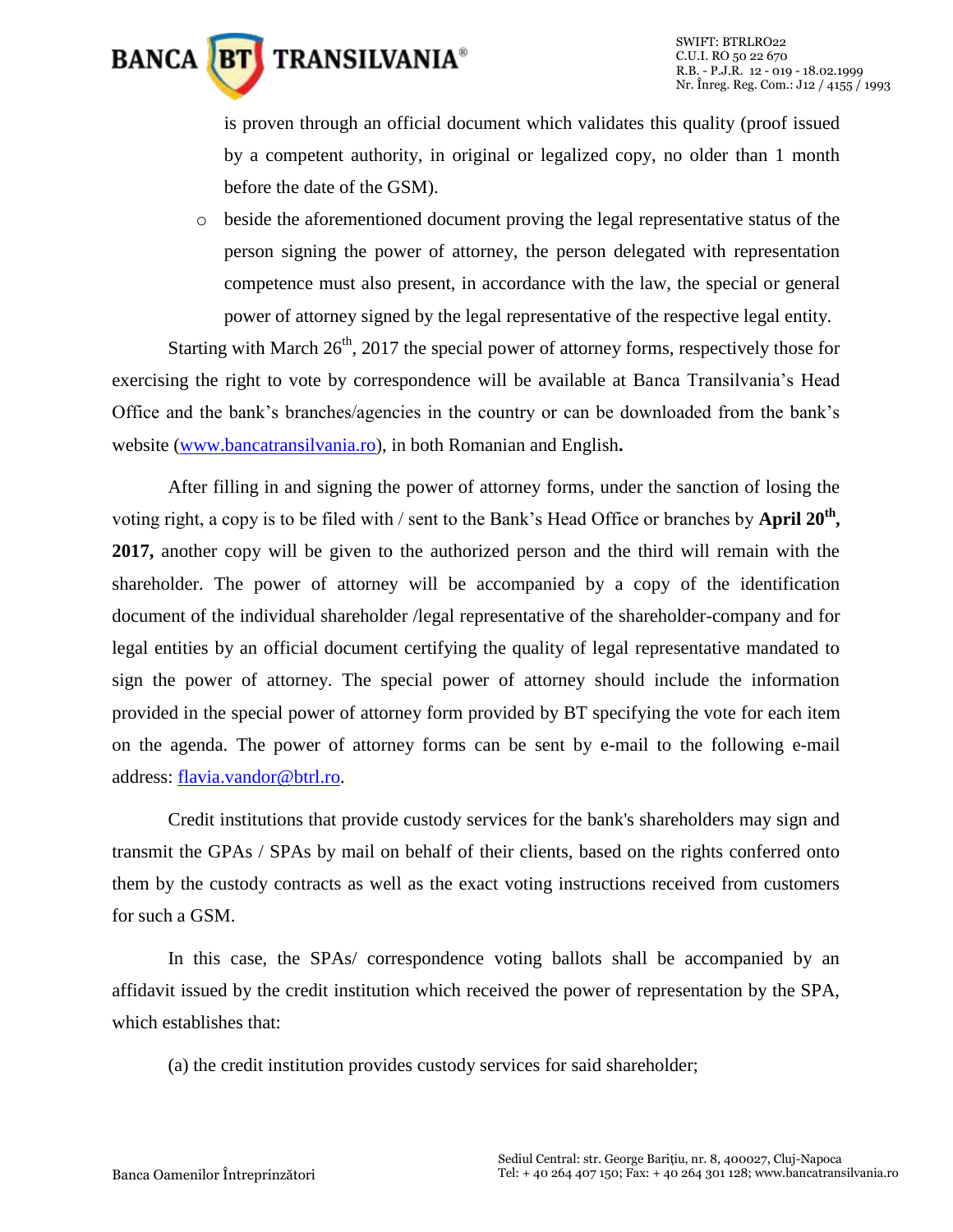

(b) the instructions contained within the power of attorney) are identical to the instructions from the SWIFT message received by the credit institution in order to vote on behalf of the shareholder;

(c) the special power of attorney is signed by the shareholder.

The SPAs / correspondence voting forms and the before mentioned affidavit issued by the credit institution that received power of representation through the SPA must be submitted at the company in original, signed, as appropriate, or transmitted by e-mail to [flavia.vandor@btrl.ro](mailto:flavia.vandor@btrl.ro) without the fulfilment of other formalities related to the form of these documents, within the deadlines mentioned above.

The shareholders registered on the reference date may vote by correspondence, before the General Shareholders Meeting, using the voting form put at their disposal on the bank's web site or at Banca Transilvania Head Office – 8 George Baritiu Street, Cluj- Napoca, starting with March 26, 2017. The correspondence voting form can be transmitted signed with an extended electronic signature along with a copy of the identification document (for individual shareholders) or shareholders' registration certificate (for shareholders-companies) to the following e-mail address: [flavia.vandor@btrl.ro](mailto:flavia.vandor@btrl.ro) by **April 20th, 2017, 17:00** at the latest or in original, at the bank's headquarters. The correspondence voting form legalized by a public notary and a copy of the identification document (for individual shareholders) or shareholders' registration certificate (for shareholders-companies) will be transmitted in original to the Bank's headquarters by **April 20th, 2017, 17:00** at the latest.

Centralization, verification and custody of the correspondence voting ballots, as well as the verification and validation of the special power of attorney submitted to the company will be conducted by the technical secretaries named in accordance with the law, who shall safeguard the documents, as well as the confidentiality of the votes already cast until the time of the vote on the individual topics recorded on the GSM agenda.

Additional information can be obtained at the Bank's headquarters or on the phone 0264/407.150, extension 1289, between 9:00 – 17:00.